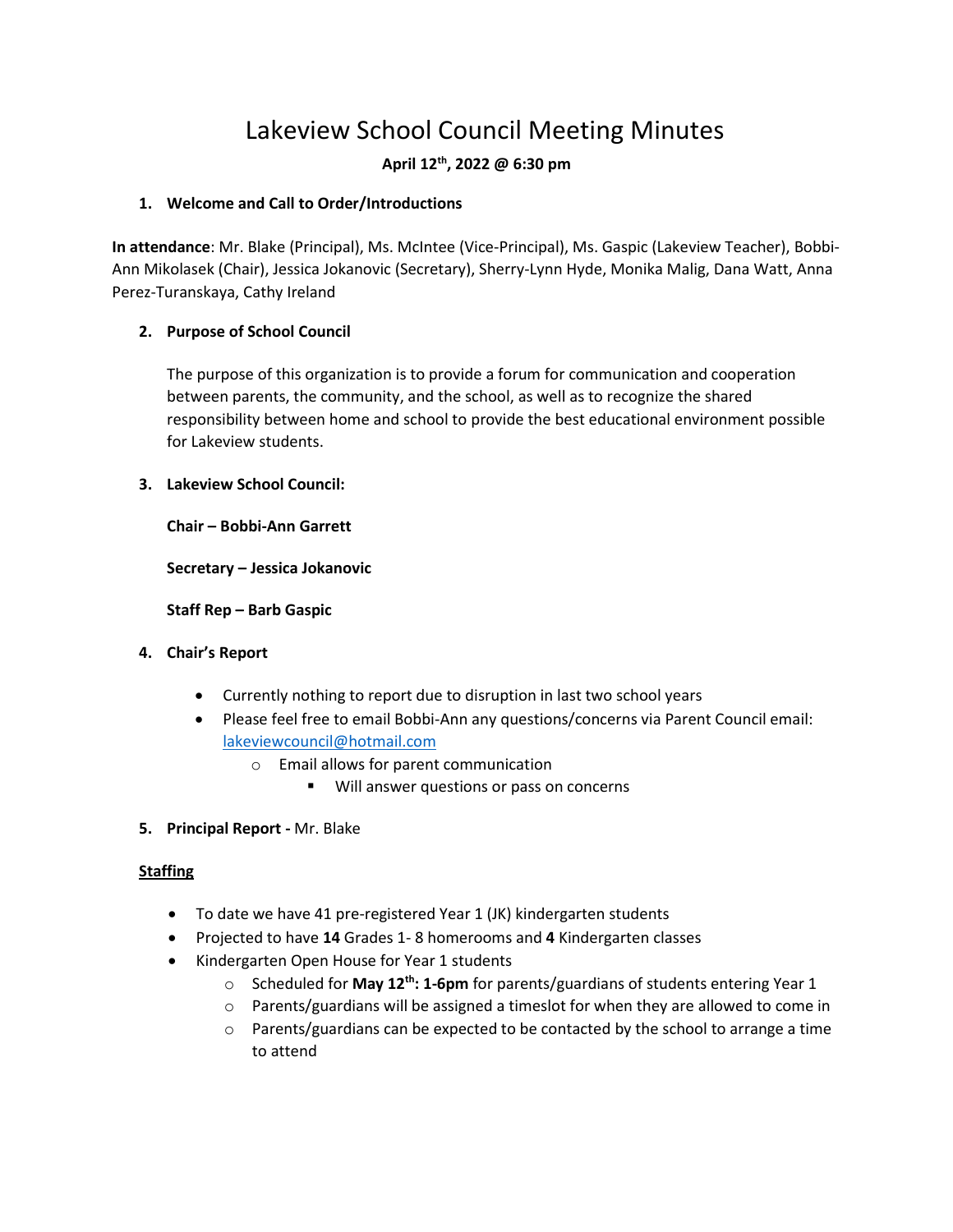### **Graduation**

- Grade 8 graduation will be held in person this year
- Projected date of Thursday, June  $23^{rd}$  @ 6:30pm
- To be held at Mountainview Christian Reformed Church
	- o Ideal location, as there is ample parking and air conditioning
	- o There is **no limit/tickets** for guests of grads
- The event is run by staff; however, there is an opportunity for parents to rent a facility and have a grad after-party (more information to come)

# **EQAO**

- Has returned for students in grades 3 & 6
- New digital format (all online with multiple choice; drag and drop; short answer)
	- o Assistive technology available within digital format including:
		- Built-in accessibility tools such as zoom-in and zoom-out, a text-to-speech reader and a high-contrast view, which are available for **all** students to use during the assessment
		- New features such as built-in calculator; rough notes; etc.
- Students will be preparing to have assessment between May  $19^{th}$  June 2<sup>nd</sup>
- Will be sending parents further information
- The test will be broken up over a few days
	- o Sessions are limited to 15-30mins
	- o Entire test is approximately three hours and done over three and a half days

#### **Lunch Option Returns: Pita Pit**

- Pita Mondays will return on April 25<sup>th</sup>
- Parents/guardians will be able to purchase and select the type of pita/toppings for their child on School Cash Online
- The cost per pita is \$5.50
- This is not a school fundraiser; only a lunch option for students
- Pitas will be individually wrapped and delivered to classes with child's name on it

#### **School Events/Activities**

- Playground structures are now open and there are no more recess co-horts
- Successful "Sunflower Campaign" from the leadership team who chose to raise funds for those in the Ukraine and was spearheaded by Mrs. Bohonos
	- o School raised \$1092
	- o Money was sent to the Ukraine Red Cross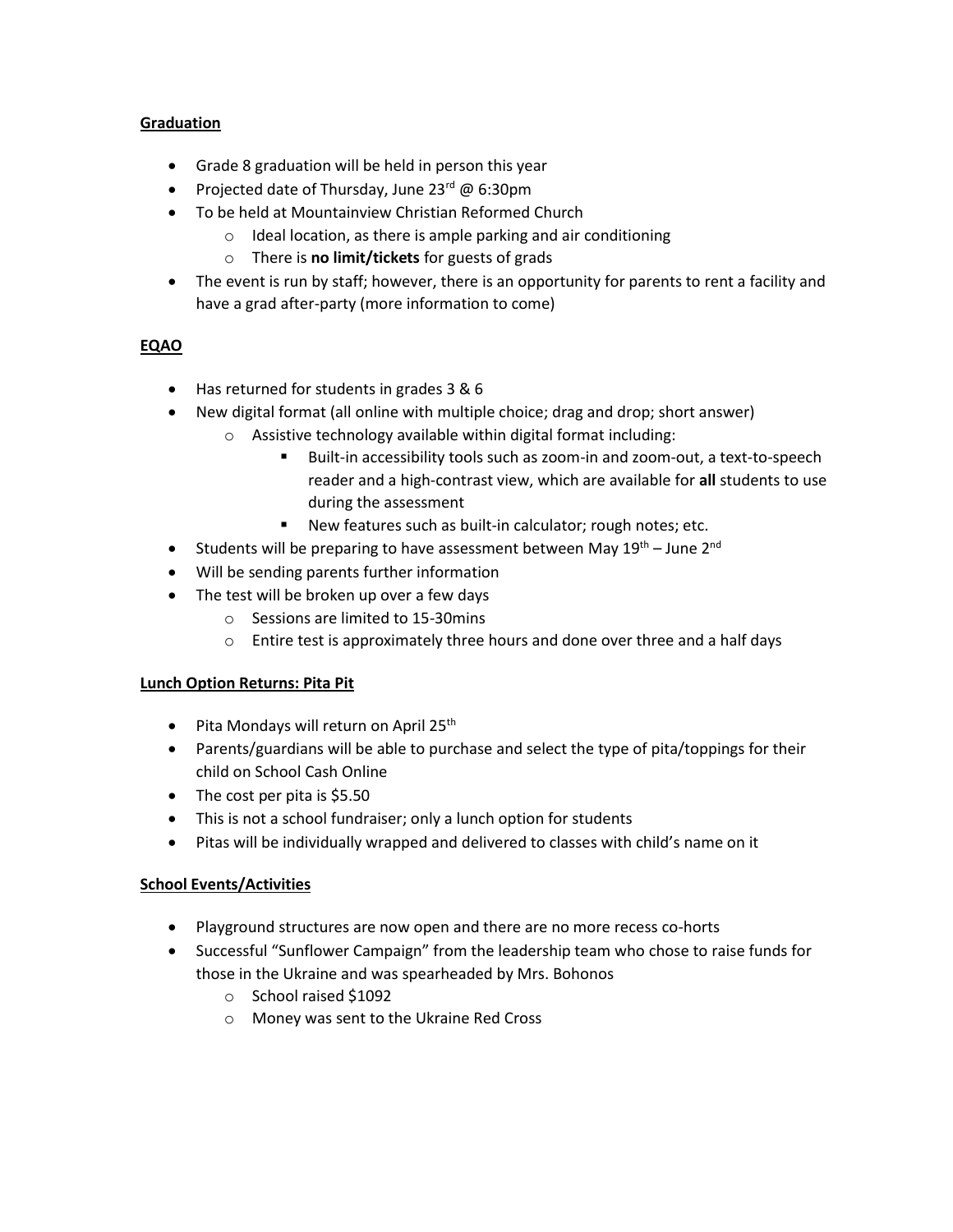### **Clubs and Teams**

- Zumba (Gr.4-8)
	- o Started in October
	- o Lunch hour activity (Wednesdays)
	- o 12-20 participants
- Intermediate Basketball
	- o Were able to play in various schools
	- o Both girls'/boys' teams did very well
	- o Thank you to all the staff involved
- Intermediate Badminton
	- o Currently running tryouts for the team
	- $\circ$  Tournament @ Smithville on April 28<sup>th</sup>
- Intermediate Leadership Team
	- o Started in November
	- o Focus on equity and inclusion
	- o Sunflower Pin campaign a huge success (raised \$1092 for Red Cross Ukraine)
- Soccer Tournament
	- o Rescheduled from the fall
	- o Team chosen at the beginning of the school year keeping that commitment
- Chess Club
	- o Library filling up with students interested in learning/playing chess
- Math Links Club
	- o A lot of primary participation
- Primary/Junior Basketball Club
	- o Will begin soon

# **Future Activities**

- Lakeview Tack and Field
	- o Grades 3 8
	- $\circ$  Tentative day of May 5<sup>th</sup> (weather dependent)
		- Parents are welcome to come and cheer on their child
	- o Current changes **NO** shot put or high jump
		- Due to not having enough time to teach proper technique and skills/professional development training
		- May return next year
	- $\circ$  Some students may move on to the regional meet on May 13<sup>th</sup> at Centennial Secondary School in Welland
		- School will provide bus transportation for students who qualify
- Intermediate Soccer tournament on May 3rd
- Intermediate 3 Pitch on June 2<sup>nd</sup>
- Junior 3 Pitch on June  $20<sup>th</sup>$
- Trip to Safety Village for grade twos on May  $20<sup>th</sup>$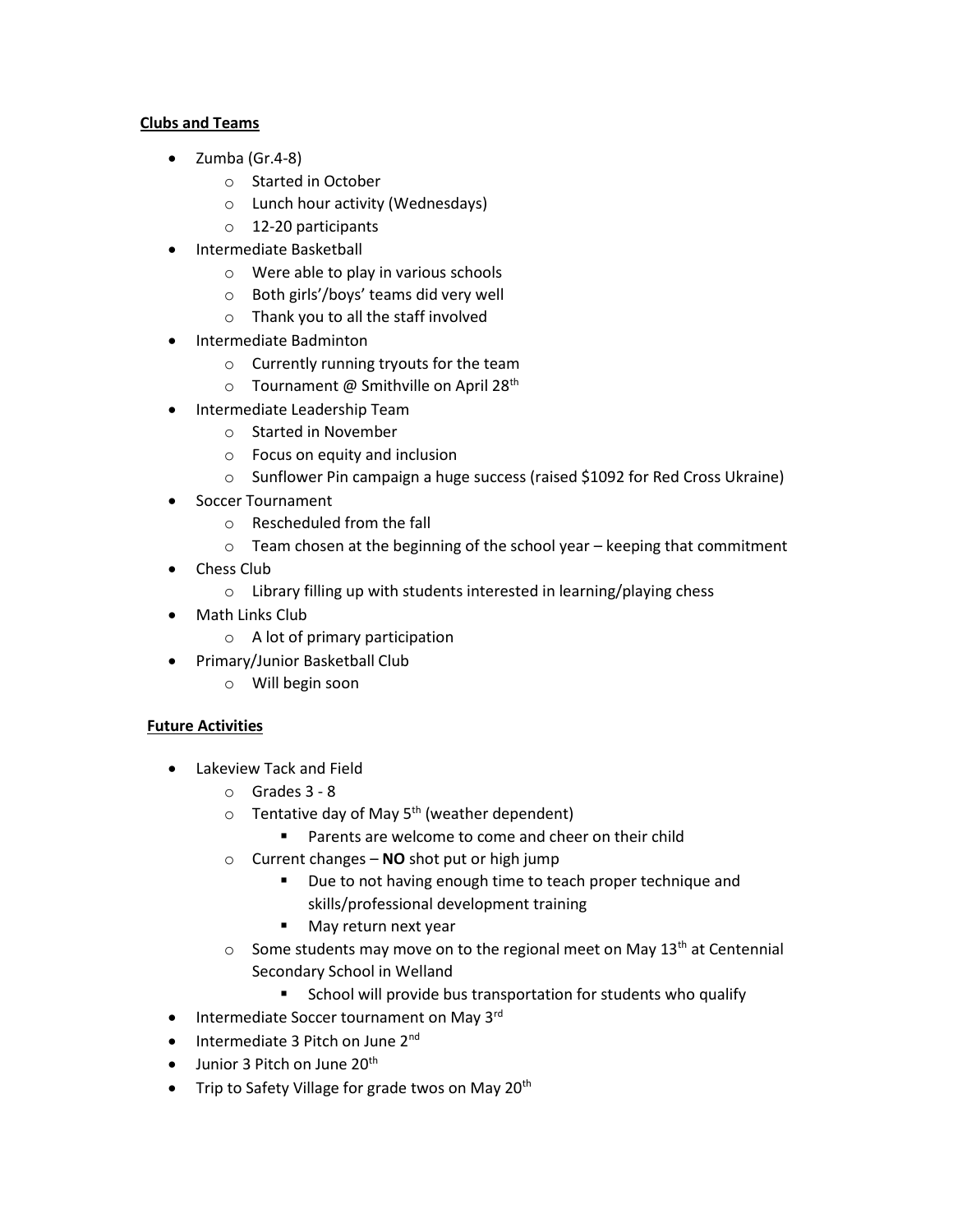- Brock PALS Program for Grades 4-6 on June 23rd
	- o Brock requires students to be fully vaccinated
	- $\circ$  Currently looking into alternative options for students who are not vaccinated
		- Possibilities include Cave Springs Camp for grade 6 students
- DSBN Forest of Reading Canadian Author Contest began in January
	- o The [Forest of Reading](https://www.google.com/url?q=https%3A%2F%2Fforestofreading.com%2F&sa=D&sntz=1&usg=AFQjCNEPw2rWua0u1Ygs2H_ou9YgRlexvg) is an initiative of the Ontario Library Association. It is Canada's largest recreational reading program and is the only book award program where children and young adults pick the winner! DSBN is proud to take part in this meaningful program.
	- o There are eight students who are library helpers who are going to Niagara Falls Convention Centre to participate in activities/workshops and hear some of the nominated authors speak

# **Miscellaneous**

- Donated planter boxes for Kindergarten courtyard
	- o A teacher has donated outdoor planter boxes for the Kindergarten courtyard
	- $\circ$  Kindergarten students will have the opportunity to plant and care for the plants
- Many parents inquiring about NSTS (Niagara Student Transportation Services)
	- o Times are fluctuating daily (5-30mins late)
		- This is due to staff shortage and illness along with many drivers doing 2-3 routes
		- Drivers will start at GSS (Grimsby Secondary School), pick up another elementary school, and then finally pick up our students, as we are the last run of the day
		- Are addressing this and trying to smooth it out, along with trying to notify parents via email

#### **6. New Business/Questions**

- Can parents of SK (Year 2) students attend the open house for JK (Year 1) students?
	- o Not at this time, as getting directive from the DSBN senior officials
- Will there be an open house?
	- o Again, could be a possibility if approved by the DSBN senior officials
	- o Will look into this possibility
	- $\circ$  Would love to have parents see the school especially all the work the students have put into creating sunflower art for the Ukraine
- Will information be sent home to parents whose children are attending the library event in Niagara Falls?
	- $\circ$  Will be sent home tomorrow (April 13<sup>th</sup>) paper copy
	- o Students will be driven by VP and library helper
	- o Paperwork will include confirmation of workshops